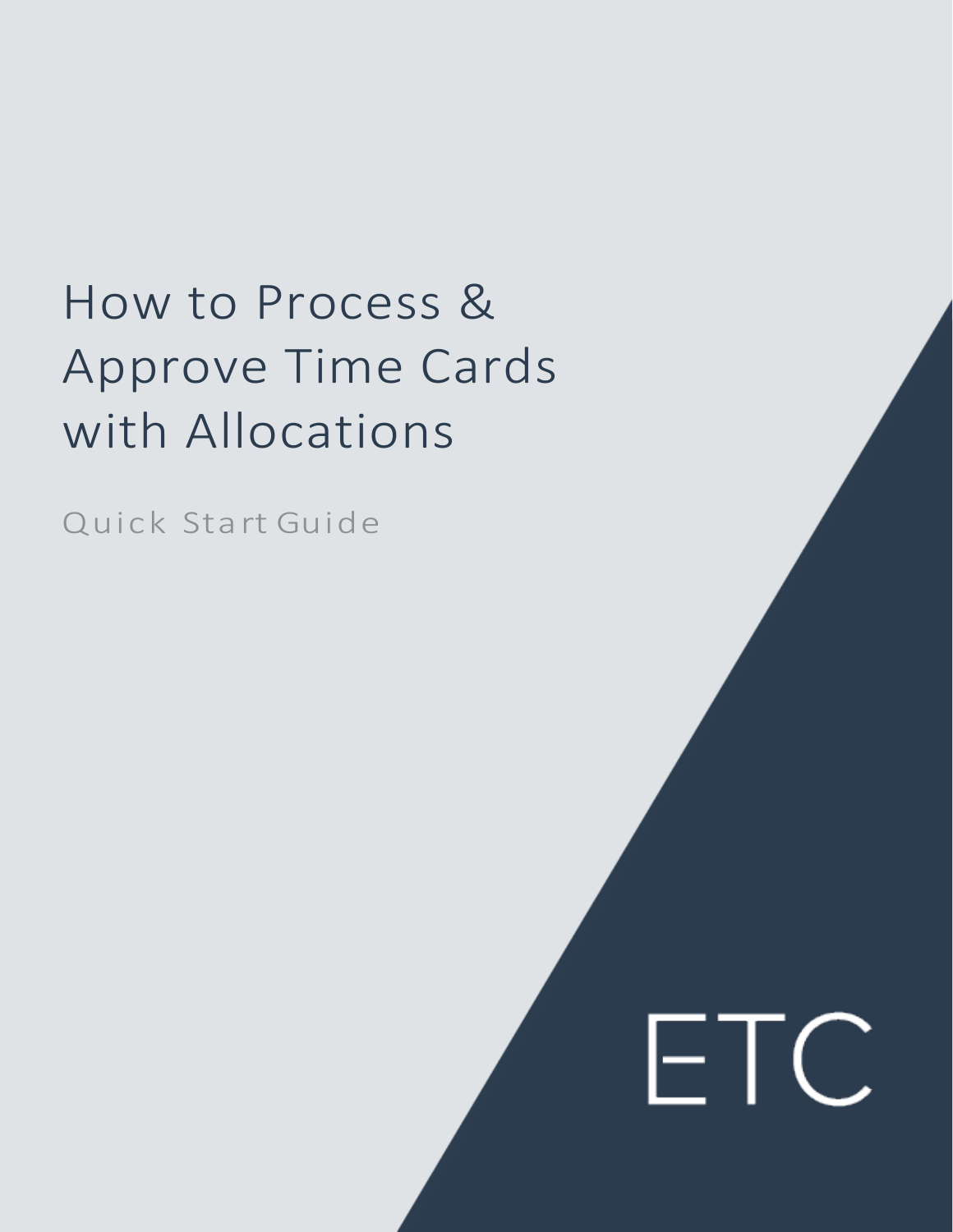### **Approving Time Cards** Quick Start Guide

This process walks you through how to approve time cards with allocations once your employees have submitted them.

The first few steps are not any different from regular time cards, so you'll need to calculate and approve them first. You can still do this one by one, or by putting them in a batch and calculating them all at once (whichever you prefer).

After your time cards have all been calculated and approved, you'll see that the allocations status column may change from "Un-Allocated" to "Allocated."

#### **Changing the Allocation Status**

- Un-Allocated after approval means the employee did not allocate anything on their end before submitting.
- Allocated does NOT mean that **everything** in the time card is allocated. Totals should always be reviewed before submitting to CAPS.

|        |                                                   |              |                                                                                             |                                                          | <b>Allocation Report</b>  |                                    | <b>Time Card Report</b> |                         | <b>Approve TimeCard(s)</b> |
|--------|---------------------------------------------------|--------------|---------------------------------------------------------------------------------------------|----------------------------------------------------------|---------------------------|------------------------------------|-------------------------|-------------------------|----------------------------|
|        | <b>Timecards</b>                                  |              |                                                                                             |                                                          |                           |                                    |                         |                         |                            |
|        | <b>Timecards</b>                                  |              |                                                                                             |                                                          |                           |                                    |                         |                         | Θ                          |
| $\Box$ | <b>Full Name</b>                                  | <b>Union</b> | Occupation(s)                                                                               | <b>Week Ending</b>                                       | <b>Gross</b>              | <b>Allocation</b><br><b>Status</b> | <b>Attentior</b>        | <b>Status</b>           | Action                     |
|        |                                                   |              |                                                                                             |                                                          |                           | $\boldsymbol{\mathrm{v}}$          |                         | $\mathbf{v}$            |                            |
| $\Box$ | CRANE, JOHNATHAN                                  | <b>NON</b>   | AA - ACCOUNTING<br>ASSISTANTAA - ACCOUNTING<br><b>ASSISTANT</b>                             | 04/13/2019                                               | \$905.00                  | Un-Allocated                       |                         | Pending Review/Approval | <b>VIEW</b>                |
| $\Box$ | <b>GORDON, BARBARA</b>                            | <b>NON</b>   | HAK-E - KEY HAIR -<br>EXEMPTHAK-E - KEY HAIR -<br><b>EXEMPT</b>                             | 04/13/2019                                               | \$1,500.00                | Un-Allocated                       |                         | Pending Review/Approval | <b>VIEW</b>                |
|        | KYLE, SELINA                                      | <b>NON</b>   | <b>FPRO-E - FIELD PRODUCER -</b><br><b>EXEMPTFPRO-E - FIELD</b><br><b>PRODUCER - EXEMPT</b> | 04/13/2019                                               | \$2,500.00                | Un-Allocated                       |                         | Pending Review/Approval | <b>VIEW</b>                |
| д      |                                                   |              |                                                                                             | of $1 \Rightarrow \Rightarrow 10$<br>Page 1<br>$14 - 34$ | $\boldsymbol{\mathrm{v}}$ |                                    |                         |                         | View $1 - 3$ of 3          |
|        | Move checked timecard(s) into: UNCLAIMED (869192) |              | $\overline{\mathbf{v}}$<br><b>Move Timecards</b>                                            |                                                          |                           |                                    |                         | <b>Calculate Batch</b>  | <b>Allocate Timecards</b>  |

|        |                                                   |            |                                                                                      | <b>Download Documents</b>                                | <b>Allocation Report</b>  |                                    | <b>Time Card Report</b> |                           | <b>Point Zero Report</b>      |
|--------|---------------------------------------------------|------------|--------------------------------------------------------------------------------------|----------------------------------------------------------|---------------------------|------------------------------------|-------------------------|---------------------------|-------------------------------|
|        | <b>Timecards</b>                                  |            |                                                                                      |                                                          |                           |                                    |                         |                           | <b>Batch Line Item Report</b> |
|        | <b>Timecards</b>                                  |            |                                                                                      |                                                          |                           |                                    |                         |                           |                               |
| $\Box$ | <b>Full Name</b>                                  | Union      | Occupation(s)                                                                        | <b>Week Ending</b>                                       | <b>Gross</b>              | <b>Allocation</b><br><b>Status</b> | <b>Attentior</b>        | <b>Status</b>             | Action                        |
|        |                                                   |            |                                                                                      |                                                          |                           | $\boldsymbol{\mathrm{v}}$          |                         |                           |                               |
| ∩      | CRANE, JOHNATHAN                                  | <b>NON</b> | AA - ACCOUNTING<br>ASSISTANTAA - ACCOUNTING<br><b>ASSISTANT</b>                      | 04/13/2019                                               | \$905.00                  | Allocated                          |                         | Reviewed                  | VIEW                          |
| $\Box$ | GORDON, BARBARA                                   | <b>NON</b> | HAK-E - KEY HAIR -<br>EXEMPTHAK-E - KEY HAIR -<br><b>EXEMPT</b>                      | 04/13/2019                                               | \$1,500.00                | Allocated                          |                         | Reviewed                  | VIEW                          |
| $\Box$ | KYLE, SELINA                                      | <b>NON</b> | FPRO-E - FIELD PRODUCER -<br><b>EXEMPTFPRO-E - FIELD</b><br><b>PRODUCER - EXEMPT</b> | 04/13/2019                                               | \$2,500.00                | Un-Allocated                       |                         | Reviewed                  | <b>VIEW</b>                   |
| д      |                                                   |            |                                                                                      | of $1 \Rightarrow \Rightarrow 10$<br>Page 1<br>$14 - 34$ | $\boldsymbol{\mathrm{v}}$ |                                    |                         |                           | View $1 - 3$ of 3             |
|        | Move checked timecard(s) into: UNCLAIMED (869192) |            | $\overline{\mathbf{v}}$<br><b>Move Timecards</b>                                     |                                                          |                           | <b>Calculate Batch</b>             |                         | <b>Allocate Timecards</b> | <b>Start Workflow</b>         |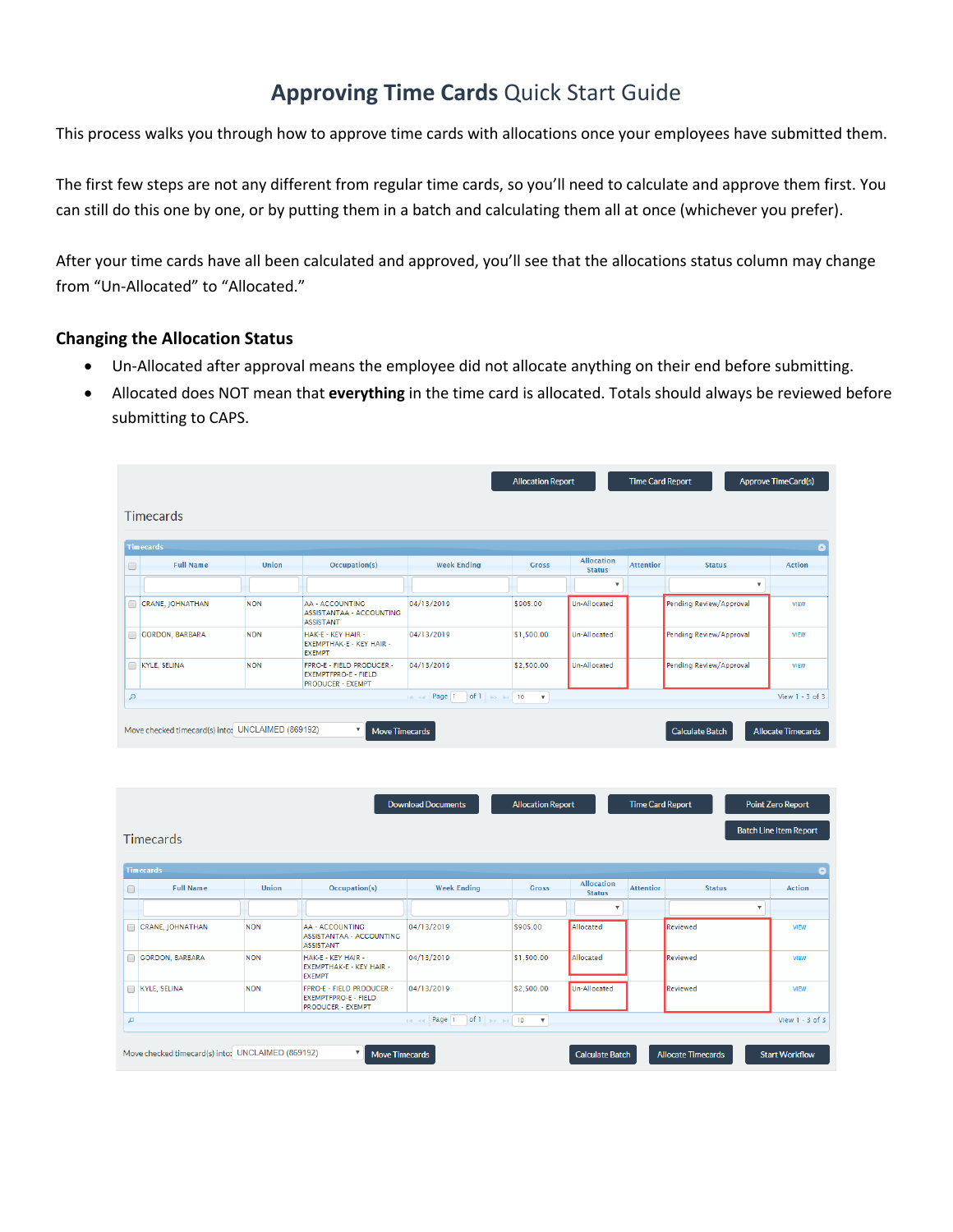#### **Verifying the Allocations**

After the time cards are approved, we'll need to review the Allocation Report. This report is provided after the time cards are calculated/approved and can be downloaded within each batch by merely clicking "Allocation Report."

|        |                                                   |            |                                                                                             | <b>Download Documents</b>                                | <b>Allocation Report</b> |                                    | <b>Time Card Report</b> |                           |              | <b>Point Zero Report</b>      |
|--------|---------------------------------------------------|------------|---------------------------------------------------------------------------------------------|----------------------------------------------------------|--------------------------|------------------------------------|-------------------------|---------------------------|--------------|-------------------------------|
|        | <b>Timecards</b>                                  |            |                                                                                             |                                                          |                          |                                    |                         |                           |              | <b>Batch Line Item Report</b> |
|        | <b>Timecards</b>                                  |            |                                                                                             |                                                          |                          |                                    |                         |                           |              | G                             |
| $\Box$ | <b>Full Name</b>                                  | Union      | Occupation(s)                                                                               | <b>Week Ending</b>                                       | <b>Gross</b>             | <b>Allocation</b><br><b>Status</b> | <b>Attention</b>        | <b>Status</b>             |              | Action                        |
|        |                                                   |            |                                                                                             |                                                          |                          | $\boldsymbol{\mathrm{v}}$          |                         |                           | $\mathbf{v}$ |                               |
|        | CRANE, JOHNATHAN                                  | <b>NON</b> | AA - ACCOUNTING<br>ASSISTANTAA - ACCOUNTING<br><b>ASSISTANT</b>                             | 04/13/2019                                               | \$905.00                 | Allocated                          |                         | Reviewed                  |              | VIEW                          |
| $\Box$ | <b>GORDON, BARBARA</b>                            | <b>NON</b> | HAK-E - KEY HAIR -<br>EXEMPTHAK-E - KEY HAIR -<br><b>EXEMPT</b>                             | 04/13/2019                                               | \$1,500.00               | Allocated                          |                         | Reviewed                  |              | <b>VIEW</b>                   |
|        | KYLE, SELINA                                      | <b>NON</b> | <b>FPRO-E - FIELD PRODUCER -</b><br><b>EXEMPTFPRO-E - FIELD</b><br><b>PRODUCER - EXEMPT</b> | 04/13/2019                                               | \$2,500.00               | Un-Allocated                       |                         | Reviewed                  |              | <b>VIEW</b>                   |
| д      |                                                   |            |                                                                                             | of $1 \Rightarrow \Rightarrow 10$<br>Page 1<br>$14 - 64$ | $\overline{\mathbf{v}}$  |                                    |                         |                           |              | View $1 - 3$ of 3             |
|        | Move checked timecard(s) into: UNCLAIMED (869192) |            | $\overline{\mathbf{v}}$<br><b>Move Timecards</b>                                            |                                                          |                          | <b>Calculate Batch</b>             |                         | <b>Allocate Timecards</b> |              | <b>Start Workflow</b>         |

This report will show you how each day was allocated by the employee, including the code used for each specific project. These codes are taken from the "Default Tracking Keys" that are set when a project is first created. If these fields are blank, then the system will default the allocations to the codes set up for the employee in the project they submitted their allocated time card.

**IMPORTANT NOTE: This report will not include time cards that show in the batch as "Un-Allocated."** 

| <b>Set Default TrackingKeys</b>  |                       | $\times$ |
|----------------------------------|-----------------------|----------|
| AICP#<br>PROJECT#                | Select All<br>۰<br>Г  |          |
| <b>Update Existing Employees</b> | Cancel<br><b>Save</b> |          |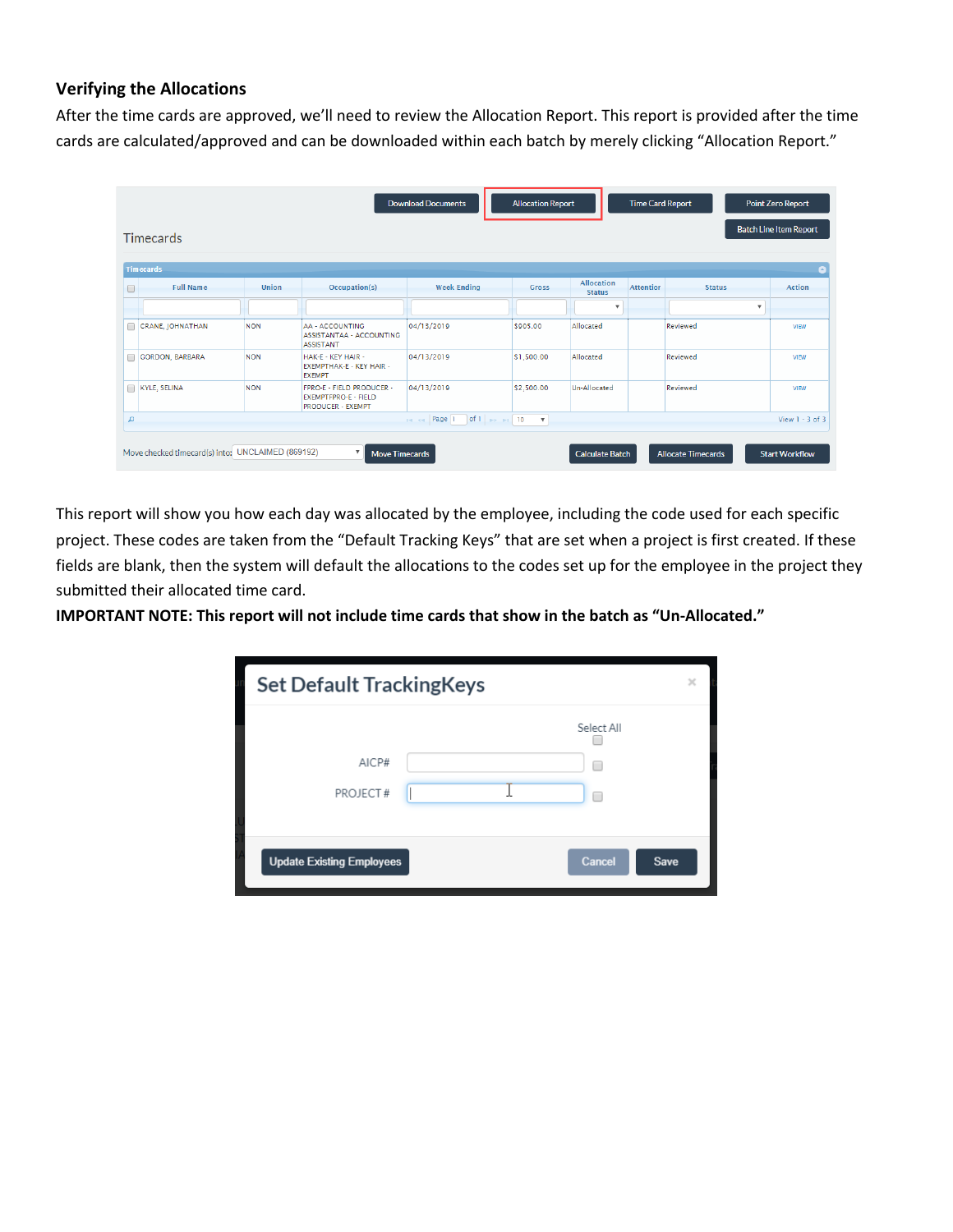To verify that everything is allocated correctly on this report, the main items to check are as follows:

- Review the total hours worked matches the allocated hours
- The coding for the allocations is correct
- Validate the gross totals

|                       | PRODUCTION CO.                      |                |    |      |                            |        |                   | <b>JOB NAME/NUMBER</b>        |       |                    |           |        | <b>UNION</b> |                         |  | <b>JOB TITLE</b> |            |                             |                                       |                     |           |
|-----------------------|-------------------------------------|----------------|----|------|----------------------------|--------|-------------------|-------------------------------|-------|--------------------|-----------|--------|--------------|-------------------------|--|------------------|------------|-----------------------------|---------------------------------------|---------------------|-----------|
|                       | <b>TEST FEATURES</b>                |                |    |      |                            |        |                   | <b>ALLOCATIONS DEMO</b>       |       |                    |           |        | <b>NON</b>   |                         |  |                  |            | <b>ACCOUNTING ASSISTANT</b> |                                       |                     |           |
|                       | <b>EMPLOYEE NAME</b>                |                |    |      |                            |        |                   | SOCIAL SECURITY NUMBER   RATE |       |                    |           |        |              | <b>GUARANTEED HOURS</b> |  | <b>LOCATION</b>  |            |                             |                                       |                     |           |
|                       |                                     |                |    |      |                            |        |                   |                               |       |                    |           |        |              |                         |  |                  |            |                             |                                       |                     |           |
|                       | <b>CRANE, JOHNATHAN</b>             |                |    |      |                            |        |                   | xxx-xx-4333                   |       | 20,0000            |           |        |              |                         |  |                  |            |                             | California - Los Angeles County-91504 |                     |           |
|                       |                                     |                |    |      |                            |        |                   |                               |       |                    |           |        |              |                         |  |                  |            |                             |                                       |                     |           |
|                       | <b>DATE</b> ACCOUNT SHOWID LOCATION |                |    | SCT. | <b>NSURANCE TAX CREDIT</b> | Rate   | Travel On Set NDB | <b>Moals</b>                  |       | <b>OUT</b> Travel  | <b>ST</b> | 1.5G   |              |                         |  |                  | <b>MPs</b> |                             | <b>Work Zone</b>                      | <b>Split Amount</b> | Day Total |
| 2019                  | <b>ALLODE</b>                       | ٠              | CA |      |                            | 0.0000 | 10.00             | 14.00 14.50                   | 19.00 |                    | 8.00      | 0.50   |              |                         |  |                  |            |                             | Studio                                |                     | 175.00    |
| Work                  | MO                                  |                |    |      |                            |        |                   | 19.00                         |       |                    |           |        |              |                         |  |                  |            |                             |                                       |                     |           |
|                       | ALLODE                              | $\overline{1}$ | CA |      |                            |        |                   |                               |       |                    | 4.00      |        |              |                         |  |                  |            |                             |                                       | 80.00               | 160.00    |
|                       | ALLODE                              | ٠              | CA |      |                            |        |                   |                               |       |                    | 4.00      |        |              |                         |  |                  |            |                             |                                       | 80.00               |           |
| <b>Notes</b>          | <b>ALLODE</b>                       | ×,             | CA |      |                            |        |                   |                               |       |                    |           | 0.50   |              |                         |  |                  |            |                             |                                       | 15.00               | 15.00     |
| 2019<br>Work.         | <b>ALLODE</b><br>MO                 |                | CA |      |                            | 0.0000 | 10.00             | 14:00 14:50<br>19.00          | 19.00 |                    | 8.00      | 0.50   |              |                         |  |                  |            |                             | Studio                                |                     | 175.00    |
|                       | <b>ALLODE</b>                       | <b>A</b>       | CA |      |                            |        |                   |                               |       |                    | 5.00      |        |              |                         |  |                  |            |                             |                                       | 100.00              | 160.00    |
|                       | ALLODE                              |                | CA |      |                            |        |                   |                               |       |                    | 3.00      |        |              |                         |  |                  |            |                             |                                       | 60.00               |           |
|                       | ALLODE                              |                | CA |      |                            |        |                   |                               |       |                    |           | 0.50   |              |                         |  |                  |            |                             |                                       | 15.00               | 15.00     |
| <b>NVANA</b><br>2019  | <b>ALLODE</b><br>MO                 |                | CA |      |                            | 0.0000 | 10.00             | 14.00 14.50<br>19.00          | 19.00 |                    | 8.00      | 0.50   |              |                         |  |                  |            |                             | Studio                                |                     | 175.00    |
| Work                  | ALLODE                              |                | CA |      |                            |        |                   |                               |       |                    | 8.00      |        |              |                         |  |                  |            |                             |                                       | 160.00              | 160.00    |
|                       | ALLODE                              | <b>A</b>       | CA |      |                            |        |                   |                               |       |                    |           | 0.50   |              |                         |  |                  |            |                             |                                       | 15.00               | 15.00     |
| <b>AVENUE</b><br>2019 | <b>ALLODE</b><br>MO                 | ٠              | CA |      |                            | 0.0000 | 8.00              | 12.50 13.50<br>21.00          | 21.00 |                    | 8.00      | 4.00   |              |                         |  |                  | 0/0        |                             | Studio                                |                     | 300.00    |
| Work.                 | ALLODE                              | $\overline{1}$ | CA |      |                            |        |                   |                               |       |                    | 4.00      |        |              |                         |  |                  |            |                             |                                       | 80.00               | 160.00    |
|                       | ALLODE                              | $\overline{1}$ | CA |      |                            |        |                   |                               |       |                    | 4.00      |        |              |                         |  |                  |            |                             |                                       | 80.00               |           |
|                       | <b>ALLODE</b>                       | $\blacksquare$ | CA |      |                            |        |                   |                               |       |                    |           | 1.00   |              |                         |  |                  |            |                             |                                       | 30.00               | 120.00    |
|                       | ALLODE                              | -1             | CA |      |                            |        |                   |                               |       |                    |           | 3.00   |              |                         |  |                  |            |                             |                                       | 90.00               |           |
|                       | ALLODE                              |                | CA |      |                            |        |                   |                               |       |                    |           |        |              |                         |  |                  | 01         |                             |                                       | 20.00               | 20.00     |
| WASH<br>2019          | <b>ALLODE</b>                       |                | CA |      |                            | 0.0000 | 10.00             |                               | 14.00 |                    | 4.00      |        |              |                         |  |                  |            |                             | Studio                                |                     | 80.00     |
| Work                  | MO                                  |                |    |      |                            |        |                   | 14.00                         |       |                    |           |        |              |                         |  |                  |            |                             |                                       |                     |           |
|                       | ALLODE                              |                | CA |      |                            |        |                   |                               |       |                    | 4.00      |        |              |                         |  |                  |            |                             |                                       | 80.00               | 80.00     |
|                       |                                     |                |    |      |                            |        |                   |                               |       | <b>Total Units</b> | 36.00     | 6.50   |              |                         |  |                  | 0.010.0    |                             |                                       |                     | Total     |
|                       |                                     |                |    |      |                            |        |                   |                               |       | <b>Total S</b>     | 720.00    | 165.00 |              |                         |  |                  | 20.00      |                             |                                       |                     | 905.00    |

For hours, the first row for each day will display in white and include the total hours worked for that day (for exempt employees, it will always just show "1"). The rows below will show how they were split, but the total hours split should equal to total hours worked. It will also show the gross total for the splits which, when added, should equal the total paid for the day:

|                             | DATE ACCOUNT SHOW ID LOCATION SET INSURANCETAX CREDIT |                    |  | Rate  | Travel On Set NDB | <b>Meals</b> |             |       | OUT Travel ST | <b>1.5G</b> |  |  | <b>MPs</b> |  |        | Work Zone Split Amount Day Total |        |
|-----------------------------|-------------------------------------------------------|--------------------|--|-------|-------------------|--------------|-------------|-------|---------------|-------------|--|--|------------|--|--------|----------------------------------|--------|
| <b>ANGE EXERCIT</b><br>Work | <b>ALLODE</b><br><b>MO</b>                            | u                  |  | 0.000 | 10.00             | 19.00        | 14.00 14.50 | 19.00 |               | 8.00 0.50   |  |  |            |  | Studio |                                  | 175.00 |
|                             | <b>ALLODE</b><br>ALLODE:                              | CA                 |  |       |                   |              |             |       | 4.00<br>4.00  |             |  |  |            |  |        | 80.00<br>80.00                   | 160.0  |
|                             | <b>ALLODE</b>                                         | $\mathbf{C}$<br>CA |  |       |                   |              |             |       |               | 0.50        |  |  |            |  |        | 15.00                            |        |
|                             | 2019-04-09 ALL ODD                                    |                    |  |       |                   |              |             |       |               |             |  |  |            |  | Studio |                                  |        |

For Exempt employees, you have to make sure that the splits added together equal 1 and match the daily total:

| 2019-04<br>2019<br>Work | nlluu<br><b>MO</b> |                  |  | .<br>00.000 |  |  |  | 0.007 |  |  |  |  |  | Studi | 300.00            |
|-------------------------|--------------------|------------------|--|-------------|--|--|--|-------|--|--|--|--|--|-------|-------------------|
|                         | "ALL G             | $\sim$<br>w      |  |             |  |  |  | 0.50  |  |  |  |  |  |       | <b>STATISTICS</b> |
|                         |                    | $\sim$<br>$\sim$ |  |             |  |  |  | 0.50  |  |  |  |  |  |       |                   |
|                         |                    |                  |  |             |  |  |  |       |  |  |  |  |  | be a  |                   |

The coding for the allocations is displayed directly below the day they were allocated to; you will want to review this to make sure your reports display all of the correct totals for each job. We'll go over how to correct these a bit later.

As for the Gross Totals, the report offers 2. Amounts paid for actual hours worked (gross pay) is the first. The second is for gross pay plus reimbursements.



If all these fields are correct and matching for your allocated time cards, then all you need to do now is start the workflow and submit the batch to CAPS.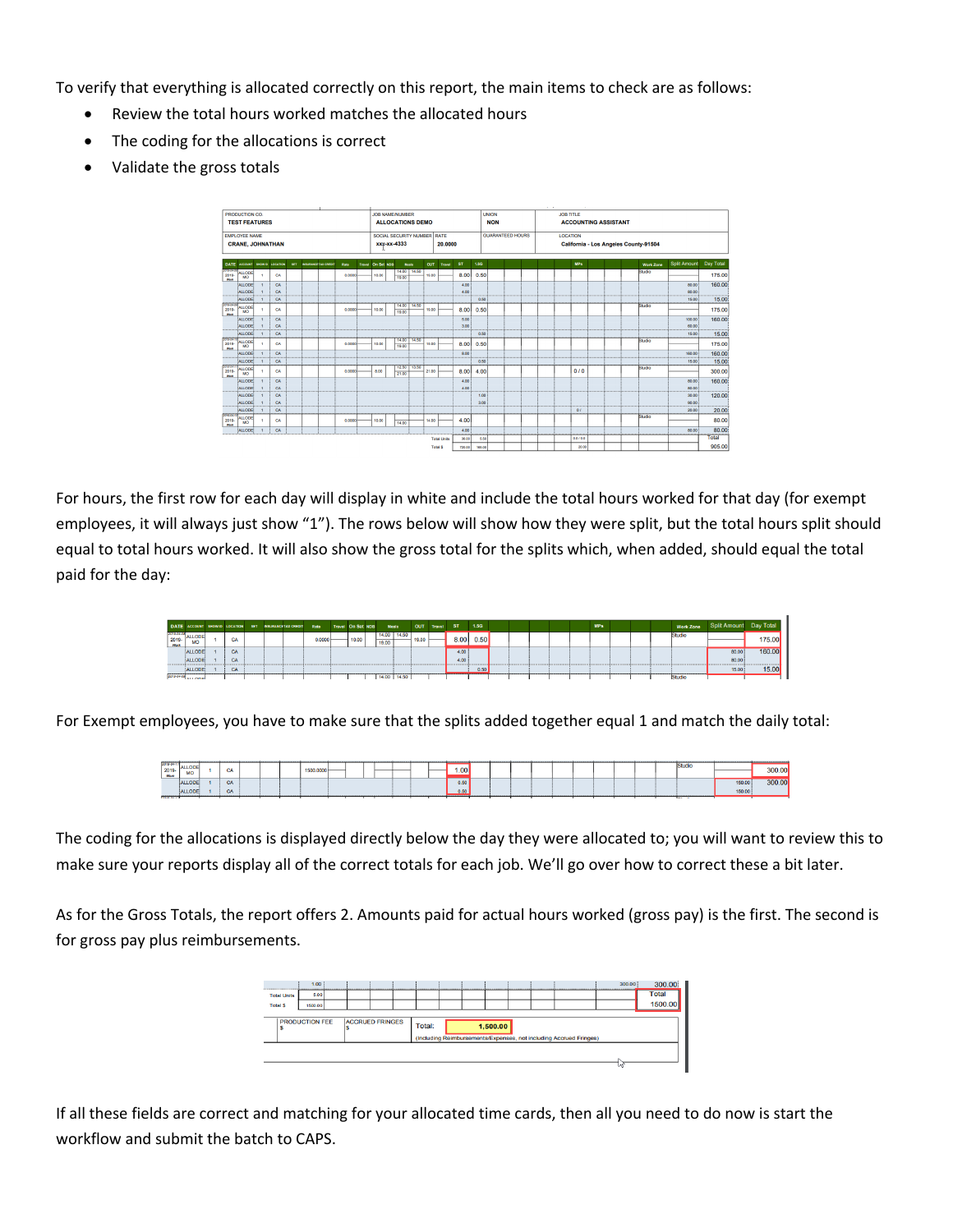#### **Making Corrections to Allocations**

If you see discrepancies, such as wrong codes or mismatching totals, these will need to be adjusted manually. To do this, select the time cards within the batch that you need to fix by checking the box to the left of each time card (it will highlight the row in yellow), and then click on "Allocate Time Cards."

|                      |                                                   |            |                                                                        | <b>Download Documents</b>    | <b>Allocation Report</b> |                             | <b>Time Card Report</b> |                                       |   | <b>Point Zero Report</b>      |
|----------------------|---------------------------------------------------|------------|------------------------------------------------------------------------|------------------------------|--------------------------|-----------------------------|-------------------------|---------------------------------------|---|-------------------------------|
|                      | <b>Timecards</b>                                  |            |                                                                        |                              |                          |                             |                         |                                       |   | <b>Batch Line Item Report</b> |
|                      |                                                   |            |                                                                        |                              |                          |                             |                         |                                       |   |                               |
|                      | <b>Timecards</b>                                  |            |                                                                        |                              |                          |                             |                         |                                       |   | ۰                             |
| $\qquad \qquad \Box$ | <b>Full Name</b>                                  | Union      | Occupation(s)                                                          | <b>Week Ending</b>           | Gross                    | Allocation<br><b>Status</b> | <b>Attention</b>        | <b>Status</b>                         |   | Action                        |
|                      |                                                   |            |                                                                        |                              |                          | ٠                           |                         |                                       | ٠ |                               |
|                      | CRANE, JOHNATHAN                                  | NON        | AA - ACCOUNTING<br>ASSISTANTAA - ACCOUNTING<br><b>ASSISTANT</b>        | 04/13/2019                   | sons on                  | Allocated                   |                         | Reviewed                              |   | <b>WEW</b>                    |
| j.                   | <b>GORDON, BARBARA</b>                            | <b>NON</b> | HAK-F - KEY HAIR -<br>EXEMPTHAK-E - KEY HAIR -<br><b>EXEMPT</b>        | 04/13/2019                   | \$1,500.00               | Allocated                   |                         | Reviewed                              |   | <b>VIEW</b>                   |
|                      | <b>V</b> KYLE, SELINA                             | <b>NON</b> | FRRO-E - FIELD PRODUCER -<br>EXEMPTEPRO-E - FIELD<br>PRODUCER - EXEMPT | 04/13/2019                   | \$2,500.00               | <b>Un-Allocated</b>         |                         | <b><i><u><u>Paviaweri</u></u></i></b> |   | <b>MEN</b>                    |
| ø                    |                                                   |            |                                                                        | salva Page 1 of 1 as as 10 v |                          |                             |                         |                                       |   | View $1 - 3$ of $3$           |
|                      |                                                   |            |                                                                        |                              |                          |                             |                         |                                       |   |                               |
|                      | Move checked timecard(s) into: UNCLAIMED (869192) |            | ٠<br><b>Move Timecards</b>                                             |                              |                          | <b>Calculate Batch</b>      |                         | <b>Allocate Timecards</b>             |   | <b>Start Workflow</b>         |

This next window is where you'll be able to make corrections to the allocations. Remember that the goal is for the totals on the Allocation Report to match.

Here, you'll see the name of the project the employee allocated to for each row as well as the code that was inserted for each one. To the right, you'll see an X in orange that will let you remove the allocations for that row and start from scratch. If you only want to change the code, then you can do that for each column, and then just hit save.

|                 |                                         |             |                |              |  |          |              |                                                                                                           |                 |                |                        |  |            |      | Full View >>>   |
|-----------------|-----------------------------------------|-------------|----------------|--------------|--|----------|--------------|-----------------------------------------------------------------------------------------------------------|-----------------|----------------|------------------------|--|------------|------|-----------------|
|                 |                                         | <b>RATE</b> |                | <b>MEALS</b> |  | TOTAL ST |              | DATE Cost Codes (X) NDB IN OUT IN OUT HRS HOURS Project Name ACCOUNT SHOWID LOCATION SET INSURANCE CREDIT |                 |                |                        |  | <b>TAX</b> | FREE | FF <sub>2</sub> |
| Sun<br>04/07/19 |                                         |             | 田              |              |  |          |              |                                                                                                           |                 |                |                        |  |            |      |                 |
| Mon<br>04/08/19 | ALLODEMO<br>$\overline{1}$<br><b>CA</b> | 1500        | $\Box$         |              |  |          | $\Delta$     |                                                                                                           | ALLODEMO        | $-1$           | CA                     |  |            |      |                 |
|                 |                                         |             |                |              |  |          |              | TEST ALLO 1# TE ALLODEM 1                                                                                 |                 |                | CA                     |  |            |      |                 |
| Tue             | ALLODEMO<br>$\mathbf{1}$                |             |                |              |  |          |              |                                                                                                           |                 |                |                        |  |            |      |                 |
| 04/09/19        | CA                                      | 1500        | m              |              |  |          | $\mathbf{1}$ |                                                                                                           | <b>ALLODEMO</b> | $\overline{1}$ | CA                     |  |            |      |                 |
|                 |                                         |             |                |              |  |          |              | TEST ALLO 3# TE ALLODEM 1                                                                                 |                 |                | CA                     |  |            |      |                 |
| Wed<br>04/10/19 | <b>ALLODEMO</b><br>л.<br>CA             | 1500        | $\blacksquare$ |              |  |          | $\mathbf{1}$ |                                                                                                           | <b>ALLODEMO</b> | $\mathbf{1}$   | <b>CA</b>              |  |            |      |                 |
|                 |                                         |             |                |              |  |          |              | TEST ALLO 2# TE ALLODEM   1                                                                               |                 |                | <b>CA</b>              |  |            |      |                 |
| Thu<br>04/11/19 | ALLODEMO<br>-1<br>CA                    | 1500        |                |              |  |          |              |                                                                                                           |                 |                |                        |  |            |      |                 |
|                 |                                         |             |                |              |  |          | 1            | TEST ALLO 1# TE ALLODEM   1                                                                               | ALLODEMO        | $\mathbf{1}$   | <b>CA</b><br><b>CA</b> |  |            |      |                 |
|                 |                                         |             |                |              |  |          |              | TEST ALLO 2# TE ALLODEM 1                                                                                 |                 |                | CA                     |  |            |      |                 |
|                 | <b>ALLODEMO</b>                         |             |                |              |  |          |              |                                                                                                           |                 |                |                        |  |            |      |                 |
| Fri<br>04/12/19 | $\mathbf{1}$<br>CA                      | 1500        |                |              |  |          | $\mathbf{1}$ |                                                                                                           | <b>ALLODEMO</b> | $\mathbf{1}$   | CA                     |  |            |      |                 |
| Sat<br>04/13/19 |                                         |             | m              |              |  |          |              |                                                                                                           |                 |                |                        |  |            |      |                 |
|                 |                                         |             |                |              |  |          | s            |                                                                                                           |                 |                |                        |  |            |      |                 |
|                 |                                         |             |                |              |  |          | \$1500       |                                                                                                           |                 |                |                        |  |            |      | ×.              |

If you are allocating from scratch, you'll need to scroll to the right and select what you want to allocate (hours or gross pay). Gross pay is the only option for exempt employees.

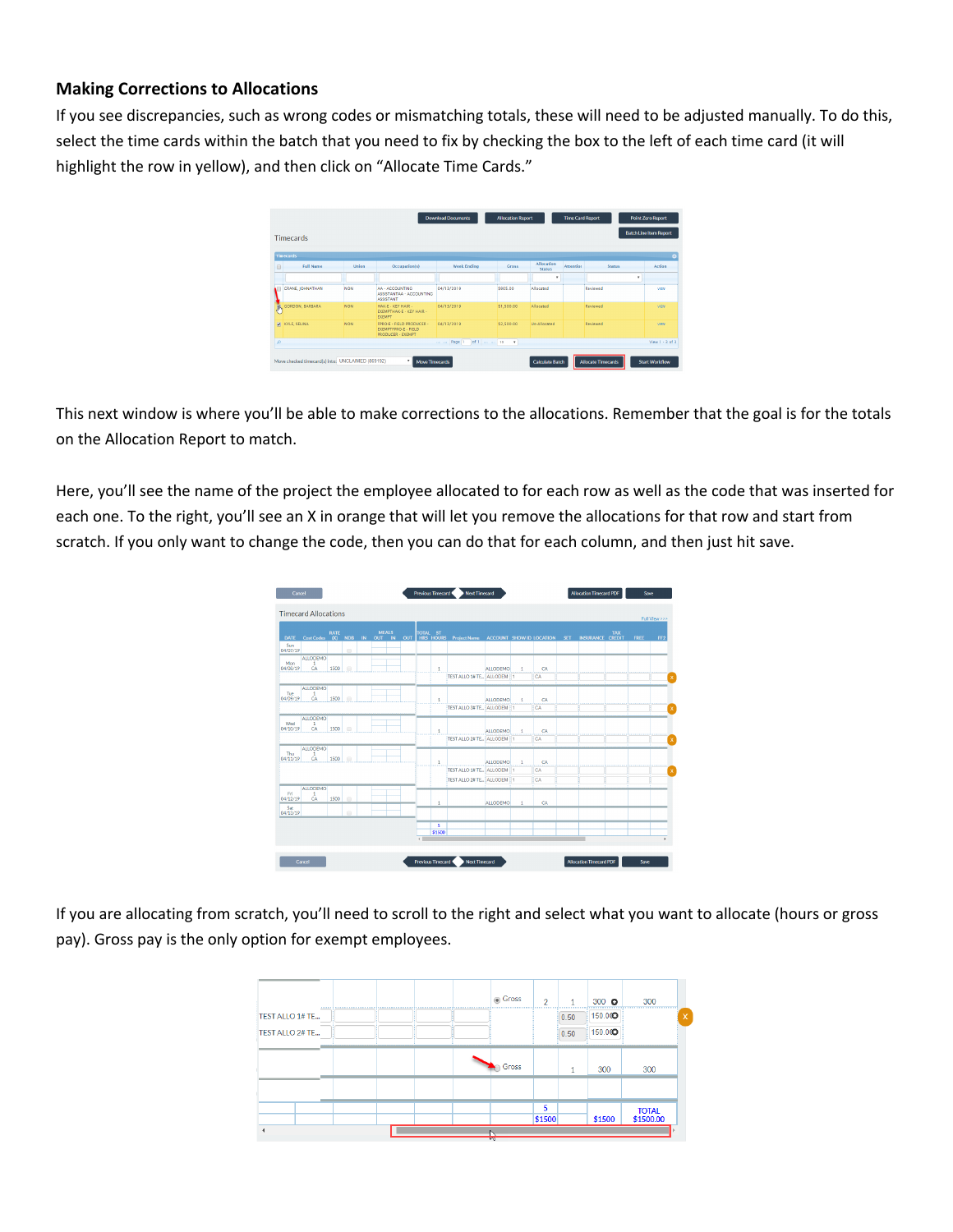#### **Allocation Changes based on Gross Pay**

After you click on the bubble for "Gross," you'll see a small "+" sign appear next to the total:



Click on that to add a row to your allocation. In the row that appears, you can start splitting the totals. If you want to allocate all to 1 project, then just scroll back to the left and add the coding for that allocation. The system will add the default code for the employee, but can delete this and add a new code:



After the change is made, just hit "Save" on the bottom right. Once the changes are all saved, you can view the individual allocation report for this time card to make sure all the information is correct by clicking on "Allocation Time Card PDF."

| <b>PRODUCTION COMPANY</b>                                                                    | <b>JOB NAME/NUMBER</b>                                                    |                                     | <b>UNION</b>            | <b>JOB TITLE</b>         |                                                               |                         |  |  |  |  |  |  |  |
|----------------------------------------------------------------------------------------------|---------------------------------------------------------------------------|-------------------------------------|-------------------------|--------------------------|---------------------------------------------------------------|-------------------------|--|--|--|--|--|--|--|
| <b>TEST FEATURES</b>                                                                         | <b>ALLOCATIONS DEMO</b>                                                   |                                     | <b>NON</b>              |                          | HAK-E - KEY HAIR - EXEMPTHAK-E - KEY HAIR - EXEMPT            |                         |  |  |  |  |  |  |  |
| <b>EMPLOYEE NAME</b>                                                                         | <b>SOCIAL SECURITY NUMBER</b>                                             | <b>RATE</b>                         | <b>GUARANTEED HOURS</b> | <b>LOCATION</b>          |                                                               |                         |  |  |  |  |  |  |  |
| <b>GORDON, BARBARA</b>                                                                       | XXX-XX-2323                                                               | 1500/W                              | 40                      | CA-LAC 91504             |                                                               |                         |  |  |  |  |  |  |  |
|                                                                                              |                                                                           |                                     |                         |                          |                                                               |                         |  |  |  |  |  |  |  |
| <b>Previous Timecard</b><br><b>Next Timecard</b><br><b>Allocation Timecard PDF</b><br>Cancel |                                                                           |                                     |                         |                          |                                                               |                         |  |  |  |  |  |  |  |
|                                                                                              |                                                                           |                                     |                         |                          |                                                               | Save                    |  |  |  |  |  |  |  |
|                                                                                              |                                                                           |                                     |                         | rz,                      |                                                               |                         |  |  |  |  |  |  |  |
| <b>Timecard Allocations</b>                                                                  |                                                                           |                                     |                         |                          |                                                               |                         |  |  |  |  |  |  |  |
|                                                                                              |                                                                           |                                     |                         |                          |                                                               | Full View >>>           |  |  |  |  |  |  |  |
|                                                                                              |                                                                           |                                     |                         |                          |                                                               |                         |  |  |  |  |  |  |  |
| <b>RATE</b><br><b>Cost Codes</b><br>(X)<br><b>DATE</b>                                       | <b>MEALS</b><br><b>OUT</b><br><b>NDB</b><br><b>OUT</b><br>IN<br><b>IN</b> | <b>TOTAL ST</b><br><b>HRS HOURS</b> | <b>Project Name</b>     | ACCOUNT SHOW ID LOCATION | <b>TAX</b><br><b>CREDIT</b><br><b>SET</b><br><b>INSURANCE</b> | FF <sub>2</sub><br>FREE |  |  |  |  |  |  |  |
| Sun.                                                                                         |                                                                           |                                     |                         |                          |                                                               |                         |  |  |  |  |  |  |  |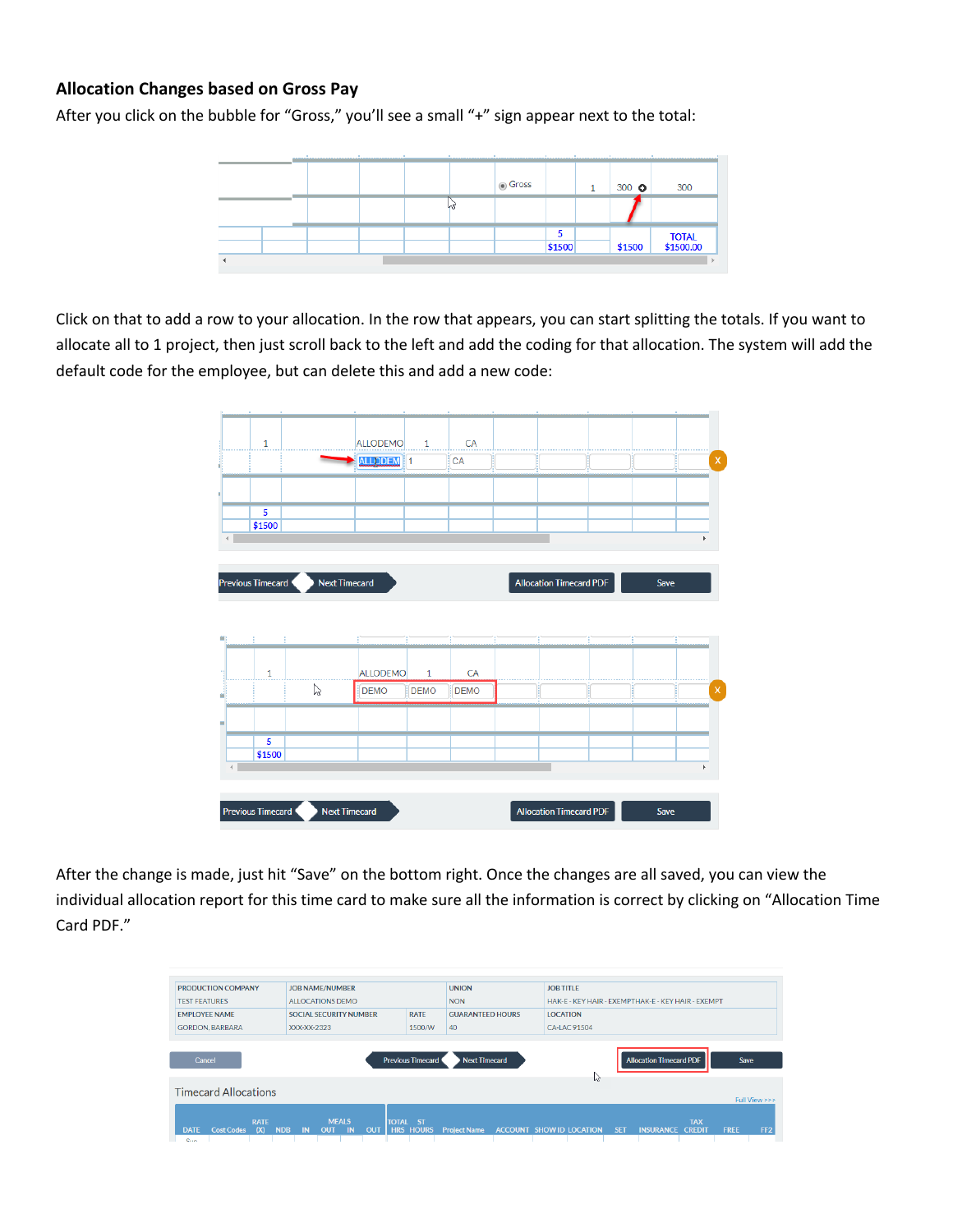Using that report, match the totals the same way you did at the beginning:



If everything is correct, you can go ahead to correct the next time card's allocations, or just get started on submitting the batch to CAPS.

#### **Allocation Changes for Hourly Employees (Non-Exempt)**

The allocations for hourly employees work the same; the system gives you the option of splitting the hours or a percentage.



For hourly employees, if you work in a location that pays meal penalties or other pay other than regular work, you'll have to allocate this total manually. This screenshot shows an employee that had 1 meal penalty on their time card:



The allocation portion works the same, so it's just a matter of clicking the "+" and then adding the specific code you want that to be allocated to, save it, and then review the report for that specific time card.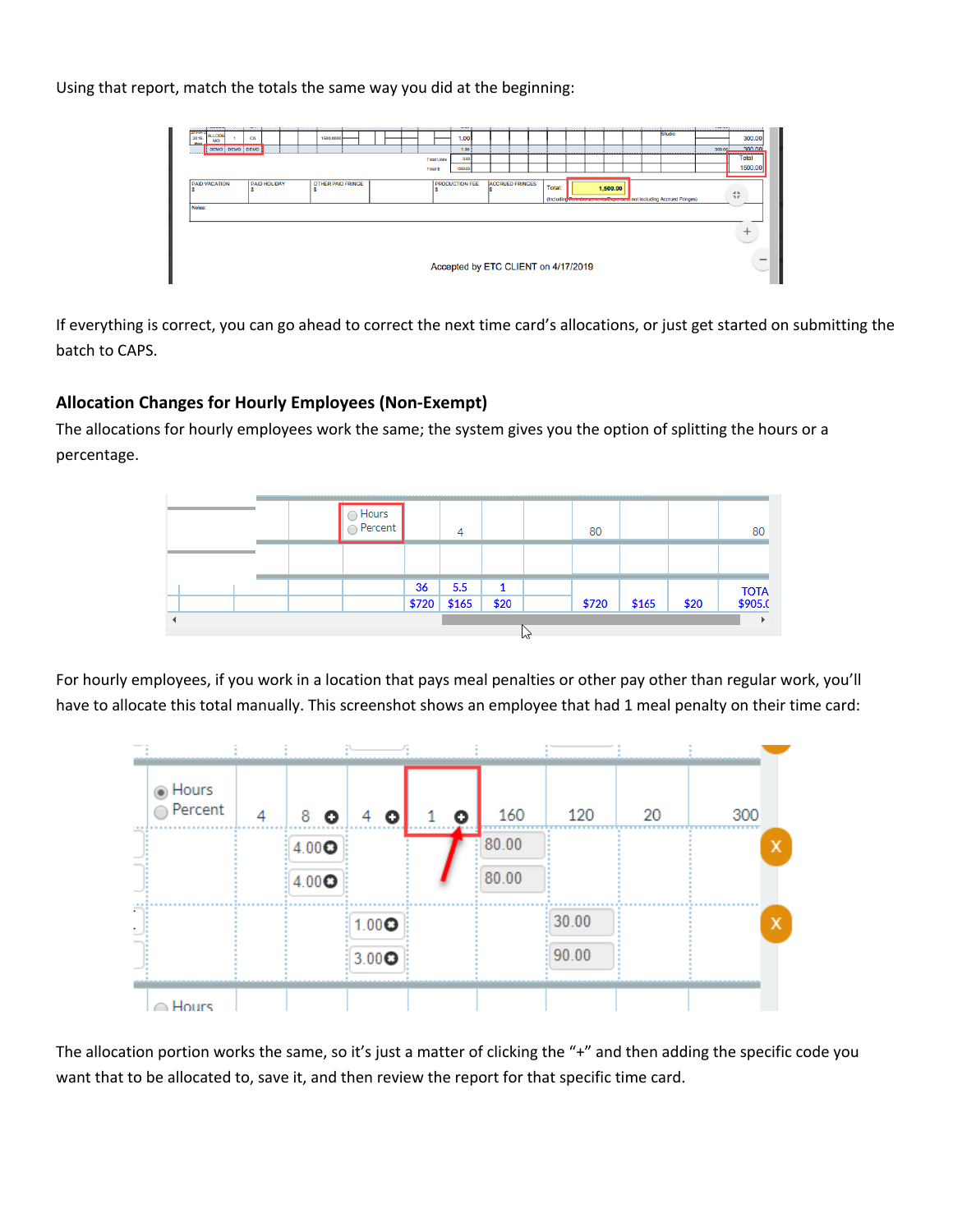#### **Approving Time Cards with Allocations**

Finally, once all allocation information is complete and correct, the last step is the Batch Workflow. If all of the allocations were done by you as an administrator, then the system will not require any additional approval and allow you to submit the batch to CAPS. If the allocations were done by an employee, then the system will require those allocations to be approved by whoever is either 1) an admin for the client or 2) a project admin for the specific project they allocated to.

When you start the workflow (this works the same as non-allocation batches), the system will then email the people who need to approve the allocations. These will also be linked on their admin page when they log in; they just need to scroll to the bottom of the page and look for "My Time Card Allocations in Workflow":

| <b>Workflows</b>                           |                     |                         |                               |                        |                |                   |                        |
|--------------------------------------------|---------------------|-------------------------|-------------------------------|------------------------|----------------|-------------------|------------------------|
| <b>My Batches In Workflow</b>              |                     |                         |                               |                        |                |                   |                        |
| Client Name $\triangle$                    | <b>Project Name</b> |                         |                               | Batch                  | <b>BatchId</b> | <b>Start Date</b> | Action                 |
|                                            |                     |                         |                               |                        |                |                   |                        |
| D @ Clear                                  |                     |                         | THE R Page 1 of 0 B P P 1 5 V |                        |                |                   | No Records Found.      |
|                                            |                     |                         |                               |                        |                |                   |                        |
|                                            |                     |                         |                               |                        |                |                   |                        |
| <b>My Timecard Allocations In Workflow</b> |                     |                         |                               |                        |                |                   |                        |
| Client Name <sup>+</sup>                   | <b>Project Name</b> |                         | <b>Employee Name</b>          | Batch                  | <b>BatchId</b> | Week Ending       | Action                 |
|                                            |                     |                         |                               |                        |                |                   |                        |
| <b>TEST FEATURES</b>                       | ALLOCATIONS DEMO    | <b>CRANE, JOHNATHAN</b> |                               | ALLOCATIONS DEMO BATCH | 869196         | 04/13/2019        | <b>VIEW ALLOCATION</b> |

From here, click on "**View Allocation**." This will open the page where the allocations will either be approved or rejected, and this will be done with the click of either a thumbs up or thumbs down. Thumbs up = Approve, Thumbs down = Reject. If you reject, then you'll need to manually correct that allocation in the same way we detailed earlier.

|                 | DATE Cost Codes                       | $\alpha$       | <b>NDB</b>           | IN                    | <b>OUT</b> | IN                | <b>OUT</b>         |     |   |                  |              | HRS HOURS HOURS HOURS Project Name ACCOUNT SHOW ID LOCATION SET INSURANCE CREDIT |                 |                |           |  |     |
|-----------------|---------------------------------------|----------------|----------------------|-----------------------|------------|-------------------|--------------------|-----|---|------------------|--------------|----------------------------------------------------------------------------------|-----------------|----------------|-----------|--|-----|
| Sun<br>04/07/19 |                                       |                | $\qquad \qquad \Box$ |                       |            |                   |                    |     |   |                  |              |                                                                                  |                 |                |           |  |     |
| Mon             | <b>ALLODEMO</b><br>$\mathbf{1}$       |                |                      | 10:00                 | PM         | 02:00 02:30       | PM 07:00           |     |   |                  |              |                                                                                  |                 |                |           |  |     |
| 04/08/19        | CA                                    | $\mathbf{0}$   | $\Box$               | AM                    |            |                   | PM                 | 8.5 | 8 | 0.5              |              |                                                                                  | ALLODEMO        | $\overline{1}$ | <b>CA</b> |  |     |
|                 |                                       |                |                      |                       |            |                   |                    |     |   |                  |              | TEST ALLO 1# TE ALLODEM 1                                                        |                 |                | CA        |  |     |
|                 |                                       |                |                      |                       |            |                   |                    |     |   |                  |              | TEST ALLO 2# TE ALLODEM 1                                                        |                 |                | CA        |  |     |
|                 |                                       |                |                      |                       |            |                   |                    |     |   |                  |              | TEST ALLO 2# TE ALLODEM 1                                                        |                 |                | CA        |  | (ф. |
| Tue             | <b>ALLODEMO</b><br>$\mathbf{1}$       |                |                      | 10:00                 | PM         | 02:00 02:30<br>PM | 07:00              |     |   |                  |              |                                                                                  |                 |                |           |  |     |
| 04/09/19        | CA                                    | $\overline{0}$ | $\Box$               | <b>AM</b>             |            |                   | <b>PM</b>          | 8.5 | 8 | 0.5              |              |                                                                                  | ALLODEMO        | $\overline{1}$ | CA        |  |     |
|                 |                                       |                |                      |                       |            |                   |                    |     |   |                  |              | TEST ALLO 3# TE ALLODEM 1                                                        |                 |                | CA        |  | ø   |
|                 |                                       |                |                      |                       |            |                   |                    |     |   |                  |              | TEST ALLO 1# TE ALLODEM 1                                                        |                 |                | CA        |  |     |
|                 |                                       |                |                      |                       |            |                   |                    |     |   |                  |              | TEST ALLO 1# TE ALLODEM 1                                                        |                 |                | <b>CA</b> |  | (ဇ  |
| Wed<br>04/10/19 | <b>ALLODEMO</b><br>$\mathbf{1}$<br>CA | $\Omega$       |                      | 10:00<br><b>AM</b>    | <b>PM</b>  | 02:00 02:30<br>PM | 07:00<br><b>PM</b> |     |   |                  |              |                                                                                  |                 |                |           |  |     |
|                 |                                       |                |                      |                       |            |                   |                    | 8.5 | 8 | 0.5              |              |                                                                                  | ALLODEMO        | $\overline{1}$ | CA        |  |     |
|                 |                                       |                |                      |                       |            |                   |                    |     |   |                  |              | TEST ALLO 2# TE ALLODEM 1                                                        |                 |                | CA        |  |     |
|                 |                                       |                |                      |                       |            |                   |                    |     |   |                  |              | TEST ALLO 2# TE ALLODEM 1                                                        |                 |                | <b>CA</b> |  | (မှ |
| Thu<br>04/11/19 | <b>ALLODEMO</b><br>$\mathbf{1}$<br>CA | $\mathbf{0}$   |                      | 08:00 PM<br><b>AM</b> |            | 12:30 01:30<br>PM | 09:00<br><b>PM</b> |     |   |                  |              |                                                                                  |                 |                |           |  |     |
|                 |                                       |                |                      |                       |            |                   |                    | 12  | 8 | $\blacktriangle$ | $\mathbf{1}$ |                                                                                  | ALLODEMO        | $\overline{1}$ | CA        |  |     |
|                 |                                       |                |                      |                       |            |                   |                    |     |   |                  |              | TEST ALLO 1# TE ALLODEM 1                                                        |                 |                | CA        |  |     |
|                 |                                       |                |                      |                       |            |                   |                    |     |   |                  |              | TEST ALLO 2# TE ALLODEM 1                                                        |                 |                | CA        |  |     |
|                 |                                       |                |                      |                       |            |                   |                    |     |   |                  |              | TEST ALLO 2# TE ALLODEM 1                                                        |                 |                | CA        |  |     |
|                 |                                       |                |                      |                       |            |                   |                    |     |   |                  |              | TEST ALLO 3# TE ALLODEM 1                                                        |                 |                | CA        |  | o   |
|                 |                                       |                |                      |                       |            |                   |                    |     |   |                  |              |                                                                                  | ALLODEM 1       |                | CA        |  |     |
| Fri<br>04/12/19 | ALLODEMO<br>1<br>CA                   | $\Omega$       |                      | 10:00<br><b>AM</b>    |            |                   | 02:00<br><b>PM</b> |     |   |                  |              |                                                                                  |                 |                |           |  |     |
|                 |                                       |                |                      |                       |            |                   |                    | 4   | 4 |                  |              |                                                                                  | <b>ALLODEMO</b> | $\mathbf{1}$   | CA        |  |     |
|                 |                                       |                |                      |                       |            |                   |                    |     |   |                  |              |                                                                                  | ALLODEM 1       |                | CA        |  |     |
| Sat<br>04/13/19 |                                       |                | $\qquad \qquad \Box$ |                       |            |                   |                    |     |   |                  |              |                                                                                  |                 |                |           |  |     |

After you approve the allocations (Thumbs Up), scroll down and hit "Save." This will lock and save the allocations.

Follow these steps for each of the time cards under your workflow, and If everything checks out and all the allocations are approved. Then you'll be able to click "Submit to CAPS," and your batch allocations and approvals are all complete.